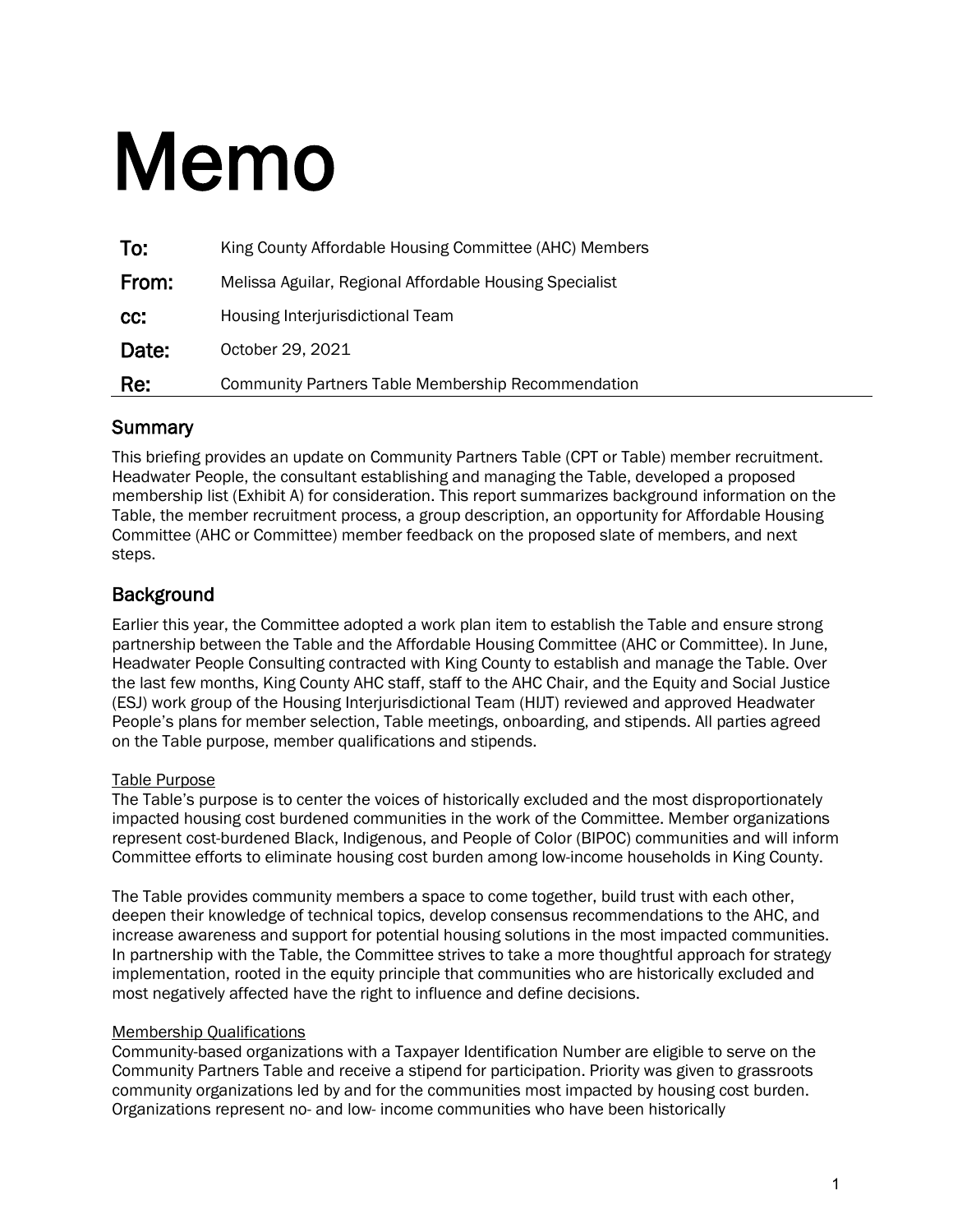discriminated against and excluded from decision-making processes, including but not limited to the following:

- Black, Indigenous, and People of Color (BIPOC) individuals
- Immigrants and refugees
- People living with disabilities
- Seniors
- Cost-burdened renters
- Lesbian, Gay, Bisexual, Transgender, Queer/Questioning (LGBTQ+) people
- People with criminal records
- People who have experienced homelessness
- Youth and families

#### Stipends:

Table member organizations will be paid \$75 an hour for all Table activities, including attending meetings, reviewing materials, and preparing reports or other documents. Headwater People will manage these payments.

#### Recruitment Process

Headwater People carefully designed their recruitment approach to prioritize organizations serving the most historically excluded and disproportionately affected by housing cost burden communities who currently don't have a voice on the Committee or HIJT. In order for the Committee to implement their work plan item to center equity, the most cost burdened communities must be able to help influence decisions and shape regional housing solutions.

Over the summer, Headwater People worked with the HIJT and the HIJT's Equity and Social Justice work group to create a list of about 30 organizations to connect with about the Community Partners Table opportunity. The list included Headwater People's trusted network of community organizations representing communities most disproportionately impacted by housing cost burden in King County, a few organizations recommended by the HIJT, and organizations who engaged in the Community Partners Table Request for Information process. Headwater People called, emailed, and informally met with contacts from that list to collect member nominations, either from their own organization or another organization in their unique networks. Nominated staff were then informed of the Table opportunity and asked to confirm their capacity and interest to serve on the Table. Nominated members with interest and capacity to engage on the Table are included in the proposed membership list (Exhibit A).

Since the start of the consultant contract in June, Headwater People and AHC staff have updated the HIJT on CPT progress at every monthly meeting. In September, the HIJT had an opportunity to suggest organizations to reach out to about the Table opportunity. Two of the HIJT-recommended organizations, Centro Cultural Mexicano and Indian American Community Services, are included in the proposed membership list.

During the outreach, Lavender Rights Project stated they could more effectively engage with the Table if two of their staff could attend Table meetings. While the organization will still only receive one member stipend and the second member would engage as an alternate, Headwater People recommends accommodating their request to address their capacity concerns and support their participation.

African Community Housing & Development (ACHD) requested a young adult from their organization serve on the Table as mentee. This is a valuable opportunity for youth to expand their knowledge on housing affordability topics and provide a unique perspective. While the organization would still only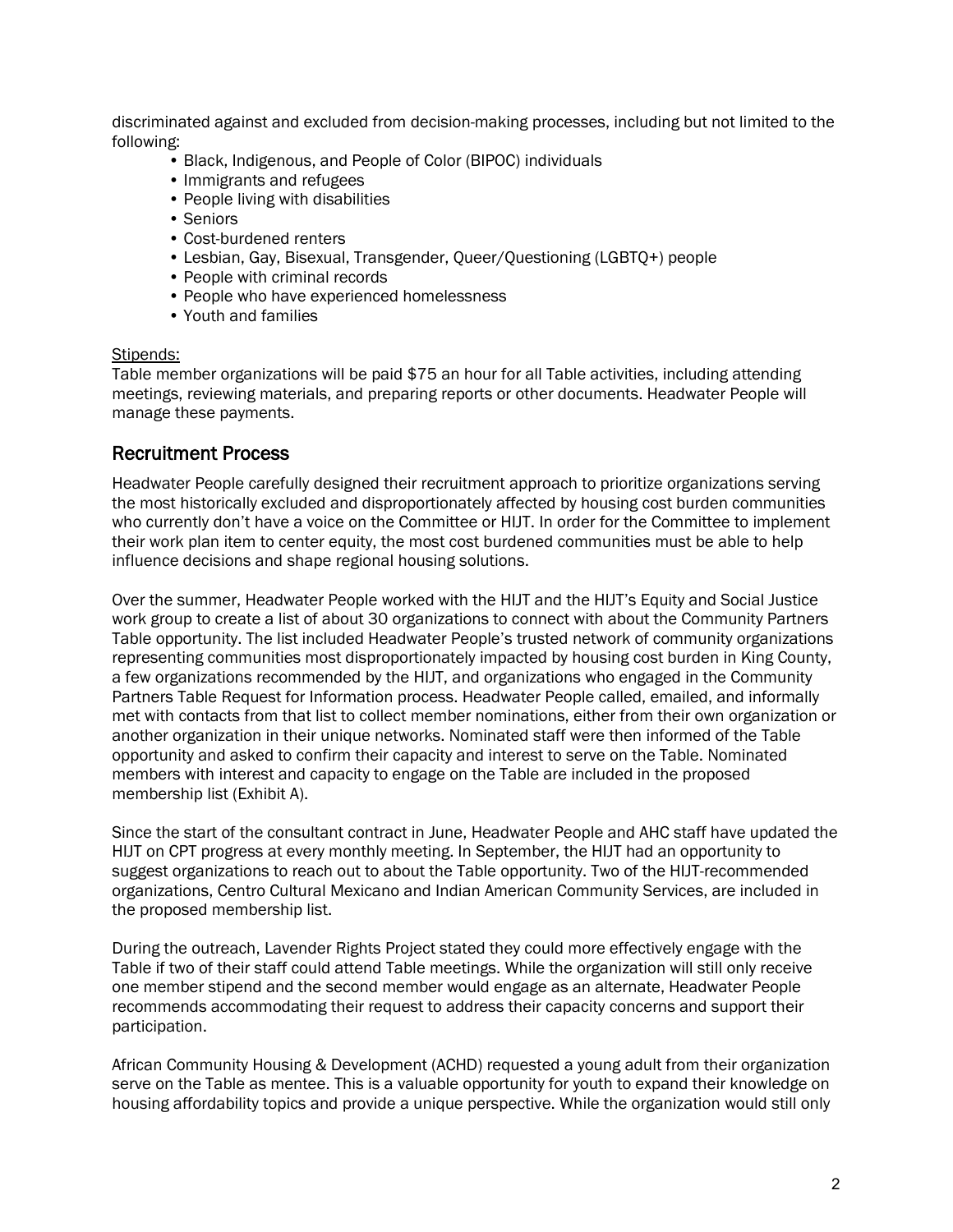receive one member stipend, Headwater People wholeheartedly supports youth engagement to mentor future generations working to reduce cost burden among no- and low-income communities. ACHD's Director of Community Development & Special Projects would lead the mentorship.

Indian American Community Services indicated interest in participating on the Table but it is still determining the right representative from their organization.

# Group Description

All the recommended Table organizations listed in Exhibit A represent no- and low- income communities in King County who have disproportionately experienced housing cost burden and historically been excluded from decision-making processes. The intersectionality of the group covers perspectives from a broad range of these disproportionately impacted groups, including no- and lowincome seniors and people with disabilities. Most members identify as BIPOC and have many years of experience creating opportunities for their communities to thrive. The group represents a diversity of perspectives, has a countywide geographic spread, and shares a strong interest in advancing housing affordability solutions for those who need it the most.

# AHC Feedback Opportunity

Committee members can ask questions and provide feedback on the proposed slate of Table members at the November 17 AHC meeting.

#### Next Steps

King County staff, staff to the AHC Chair, and the HIJT ESJ work group will consider AHC feedback and ultimately approve Table membership after the November 17 AHC meeting.

#### Timeline

| Date                   | <b>Activity</b>                                                                                                                                            |
|------------------------|------------------------------------------------------------------------------------------------------------------------------------------------------------|
| <b>Nov 17</b>          | AHC input AHC members provide input to Headwater People on the recommended<br>CPT membership                                                               |
| Late Nov/<br>early Dec | <b>CPT membership approval King County staff, staff to the AHC Chair, and the HIJT ESJ</b><br>work group consider AHC feedback and finalize CPT membership |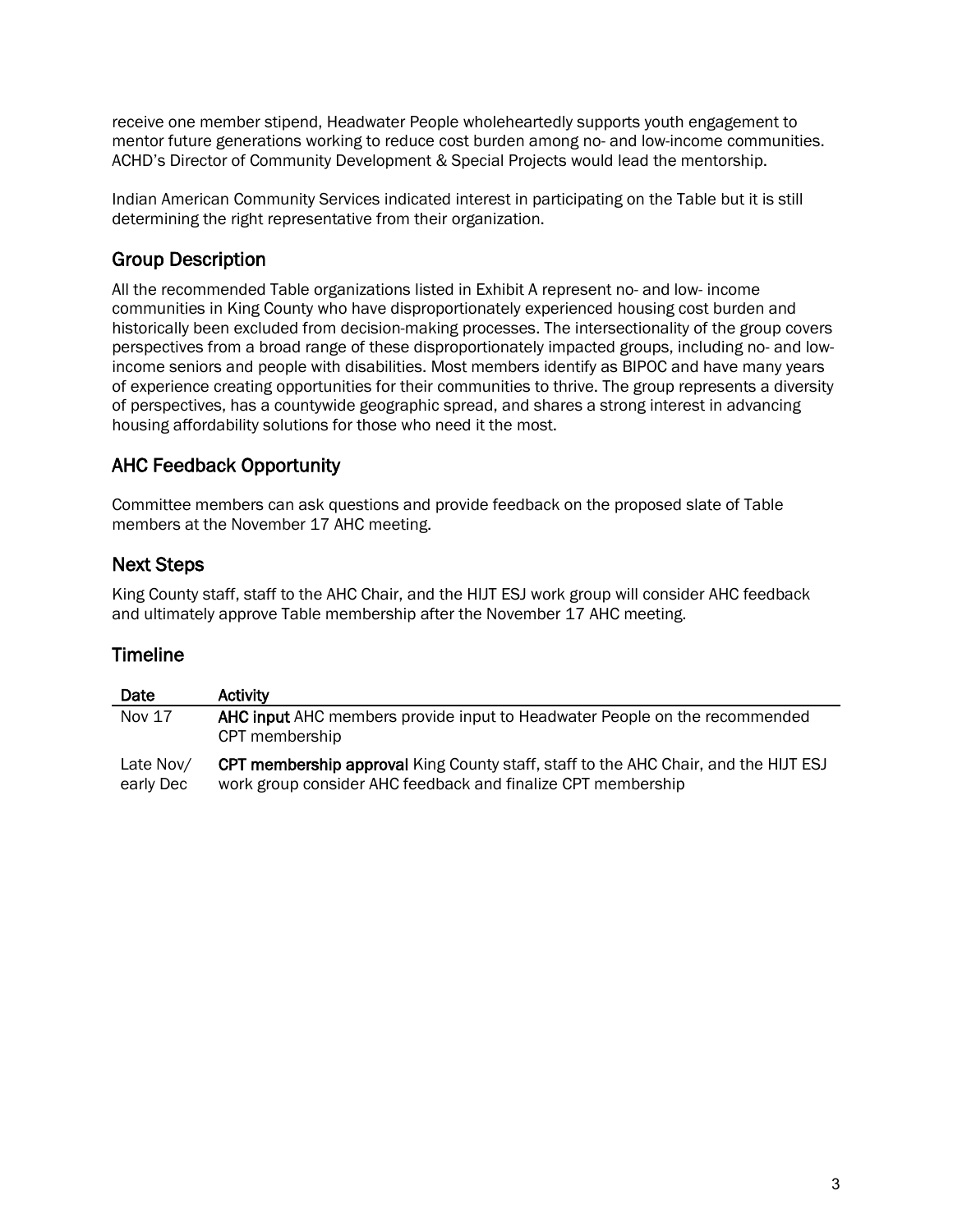# Exhibit A: Proposed Community Partners Table Membership

| <b>Name</b> |                           | Organization                                                                                                                                                                                                                                                                                                                                                                                                                                                                                                                                                      | <b>Background</b>                                                                                                                                                                                                                                                                                                                                                                       |
|-------------|---------------------------|-------------------------------------------------------------------------------------------------------------------------------------------------------------------------------------------------------------------------------------------------------------------------------------------------------------------------------------------------------------------------------------------------------------------------------------------------------------------------------------------------------------------------------------------------------------------|-----------------------------------------------------------------------------------------------------------------------------------------------------------------------------------------------------------------------------------------------------------------------------------------------------------------------------------------------------------------------------------------|
|             | Ginger<br>Kwan<br>She/her | <b>Open Doors for Multicultural Families,</b><br><b>Executive Director</b><br>Based out of Kent, WA; serves regional and<br>state-wide<br>Since its founding, Open Doors for<br>Multicultural Families (ODMF) is Kent, WA<br>based and has helped connect over a<br>thousand individuals and families with<br>tailored support and language access. Kwan<br>now serves as the organization's executive<br>director. School, access to housing,<br>employment, and other social services are<br>also important focus areas that can be<br>challenging to navigate. | Kwan speaks English/Cantonese/Mandarin. She has three children, one of<br>whom is on the autism spectrum. She is a 2020 CityStream: Legacy Award<br>Winner. Founded ODMF in 2009 with a vision to see all "culturally and<br>linguistically diverse individuals with developmental/intellectual disabilities<br>and their families thrive in an inclusive society of their own design." |
|             |                           | Specific housing access programs:<br>Homelessness prevention program<br>$\bullet$<br>for families with children (0-26) and<br>unaccompanied minors facing an<br>imminent risk of homelessness in<br>King County<br>Populations served include:<br><b>BIPOC</b> individuals<br>$\bullet$<br>Immigrants and refugees<br>$\bullet$<br>People with disabilities<br><b>Seniors</b>                                                                                                                                                                                     |                                                                                                                                                                                                                                                                                                                                                                                         |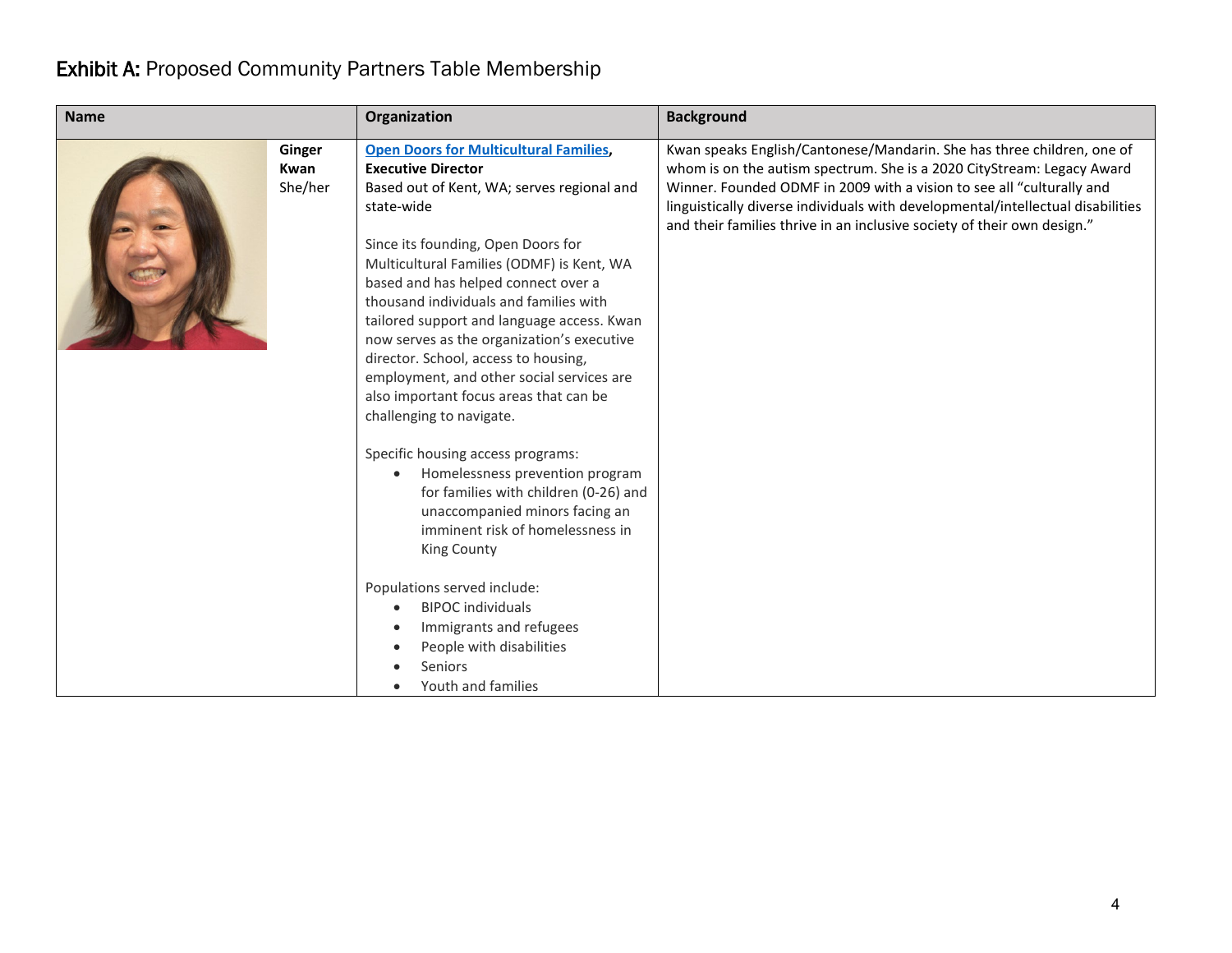| <b>Name</b> |                               | Organization                                                                                                                                                                                                                                                                                                                                                                                                                 | <b>Background</b>                                                                                                                                                                                                                                          |
|-------------|-------------------------------|------------------------------------------------------------------------------------------------------------------------------------------------------------------------------------------------------------------------------------------------------------------------------------------------------------------------------------------------------------------------------------------------------------------------------|------------------------------------------------------------------------------------------------------------------------------------------------------------------------------------------------------------------------------------------------------------|
| 7611        | Jeremy<br>Garretson<br>He/his | Chief Seattle Club - Re-entry Case Manager<br>Based out of Seattle; serves King County<br>Chief Seattle Club is a 501(c)(3) registered<br>organization dedicated to physically and<br>spiritually supporting American Indian and<br>Alaska Native people.<br>Populations served include:<br><b>BIPOC</b> individuals<br>Cost-burdened renters<br>People with criminal records<br>People who have experienced<br>homelessness | Jeremy is from the Northern Arapaho Tribe. He started the first Re-Entry<br>program in May of 2020 at Chief Seattle Club (CSC). He is formally<br>incarcerated. Jeremy is currently working to secure a transitional house to<br>rent out for CSC members. |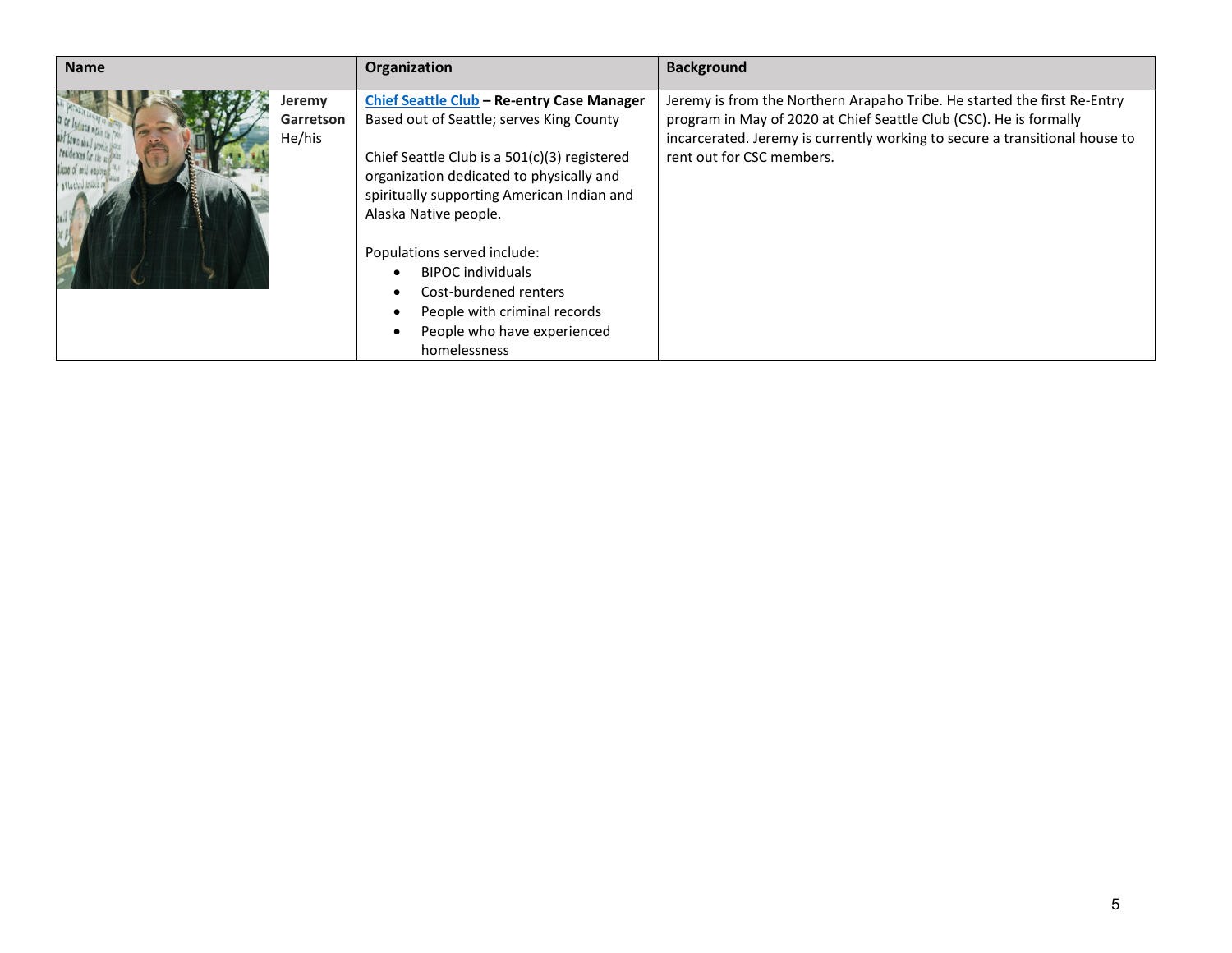| <b>Name</b> |                                 | Organization                                                                                                                                                                                                                                                                                                                                                                                                                                                                                                                                                                          | <b>Background</b>                                                                                                                                                                                                                                                                                                                                                                                                                                                                                                                                                                                                  |
|-------------|---------------------------------|---------------------------------------------------------------------------------------------------------------------------------------------------------------------------------------------------------------------------------------------------------------------------------------------------------------------------------------------------------------------------------------------------------------------------------------------------------------------------------------------------------------------------------------------------------------------------------------|--------------------------------------------------------------------------------------------------------------------------------------------------------------------------------------------------------------------------------------------------------------------------------------------------------------------------------------------------------------------------------------------------------------------------------------------------------------------------------------------------------------------------------------------------------------------------------------------------------------------|
|             | <b>Jaelynn Scott</b><br>She/her | <b>Lavender Rights Project</b><br><b>Executive Director</b><br>Based in Tacoma, WA; serves Seattle,<br>Tacoma, and beyond<br>Lavender Rights Project disrupts oppressive<br>systems that target Black gender diverse and<br>intersex communities of color and lead to<br>disproportionate levels of poverty, housing<br>disparities, and gender-based violence,<br>especially among Black and Indigenous<br>people. Their WA Black Trans Task Force<br>seeks to provide housing for Black trans and<br>non-binary individuals experiencing or are at<br>risk of chronic homelessness. | In her previous careers, Jaelyyn worked as a Director of Human Resources,<br>Operations, and Education. She regularly preached and facilitated<br>workshops on justice and mindfulness in her previous career as minister<br>and religious educator. Lavender Rights Project now serves Seattle, Tacoma<br>and beyond. She is passionate about queer and trans liberation, sacred<br>practices for self-care, decolonizing labor practices, and mindfulness in the<br>workplace.                                                                                                                                   |
|             | <b>Ebo Barton</b><br>He/they    | <b>Director of Housing Services</b><br>Based in Tacoma, WA; serves Seattle,<br>Tacoma, and beyond<br>Populations served include:<br><b>BIPOC</b> individuals<br>People with disabilities<br>Cost-burdened renters<br>LGBTQ+ individuals<br>People with criminal records<br>People who have experienced<br>homelessness                                                                                                                                                                                                                                                                | Ebo Barton is a Transgender and Non-Binary, Black and Filipino, Poet, Artist<br>and Educator. Ebo has demonstrated their commitment to equitable<br>change in which BIPOC thrive with power and purpose with their work in<br>the Seattle Arts Community, befriending, mentoring and collaborating with<br>youth, working for justice in health equity, trans rights, managing<br>programs, organizing events and producing shows in the Pacific Northwest<br>for the past 13 years. A leader in arts and activism, Ebo Barton is committed<br>to creating opportunities for others to organize, heal and rejoice. |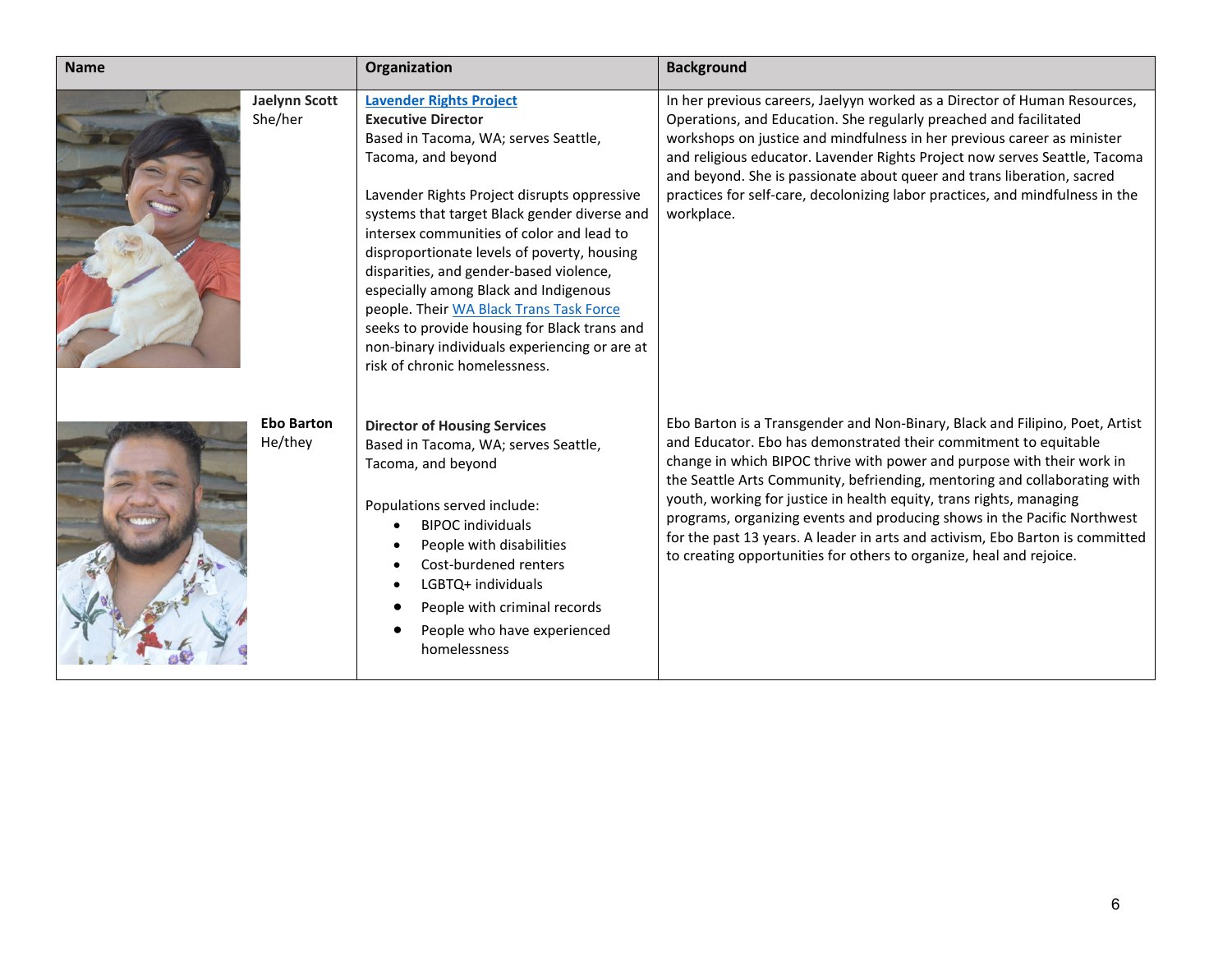| <b>Name</b> |                                            | Organization                                                                                                                                                                                                                                                                                                                                                                                                                                                                                                                                                                                                                                                                                                                                                                                                                                                                                              | <b>Background</b>                                                                                                                                                                                                                                                                                                                                                                                                                                                                                                                                                                                                                                                                                                                                                                                                                                                                                                                                                                                                                                                                                                                                                                   |
|-------------|--------------------------------------------|-----------------------------------------------------------------------------------------------------------------------------------------------------------------------------------------------------------------------------------------------------------------------------------------------------------------------------------------------------------------------------------------------------------------------------------------------------------------------------------------------------------------------------------------------------------------------------------------------------------------------------------------------------------------------------------------------------------------------------------------------------------------------------------------------------------------------------------------------------------------------------------------------------------|-------------------------------------------------------------------------------------------------------------------------------------------------------------------------------------------------------------------------------------------------------------------------------------------------------------------------------------------------------------------------------------------------------------------------------------------------------------------------------------------------------------------------------------------------------------------------------------------------------------------------------------------------------------------------------------------------------------------------------------------------------------------------------------------------------------------------------------------------------------------------------------------------------------------------------------------------------------------------------------------------------------------------------------------------------------------------------------------------------------------------------------------------------------------------------------|
|             | <b>Harold Odem</b><br>He/his               | Lived Experience Coalition - Director of<br><b>Policy</b><br>Based in King County and serves King<br>County.<br>The Lived Experience Coalition consists of<br>homeless and formerly homeless people<br>who advise the King County Regional<br>Homelessness Authority (KCRHA).<br>Populations served include:<br><b>BIPOC</b> individuals<br>People who have experienced<br>homelessness                                                                                                                                                                                                                                                                                                                                                                                                                                                                                                                   | Harold has experienced homelessness for over a decade. He once worked<br>in computer repair, but after a loved one passed away, his life emotionally<br>started going downhill. Today, Harold lives in one of the Tiny Home Villages<br>in Georgetown and is a huge advocate for those experiencing<br>homelessness. Harold believes strongly that housing is a human right.<br>Harold is a part of the King County Regional Housing Authority. He is very<br>involved with the Health Care for the Homelessness Network Consumer<br>Advisory Group and serves in a leadership capacity with the Lived<br>Experience Coalition. He has played a key role in making sure that people<br>experiencing homelessness were involved in the design of the new King<br>County Regional Homelessness Authority. He was part of the team that<br>helped create the theory of change that the KCRHA has at the forefront of<br>all discussions. He participated in numerous workgroups working alongside<br>government staff, philanthropy, consultants, and most importantly people<br>most impacted by homelessness to stand up key elements of the new<br>Regional Homelessness Authority. |
|             | <b>Bree</b><br><b>Nicolello</b><br>She/her | <b>African Community Housing &amp;</b><br><b>Development, Director of Community</b><br><b>Development &amp; Special Projects</b><br>Based in SeaTac, WA; serves King County<br>The ACHD also nominated Coleen Ruwsyda,<br>a young adult representative to be mentored<br>by Bree and attend Table meetings. She is<br>without much experience, but she is ready to<br>learn.<br>African Community Housing & Development<br>(ACHD) works to build shared strategies<br>around economic development in the<br>region. ACHD also seeks and advocated for<br>the opportunity to acquire land and develop<br>affordable housing. They are working to find<br>land that is in close proximity to public<br>transit and can be developed into an African<br>Diaspora cultural center, quality preschool,<br>rent-to-own affordable housing, a small<br>business resource center, and affordable<br>retail space. | Bree is an urban planner and project manager with 8+ years of experience<br>working with diverse communities throughout the Pacific Northwest. Her<br>passions include developing affordable housing and economic development<br>projects, policies, and programs rooted in equity and collaboration.                                                                                                                                                                                                                                                                                                                                                                                                                                                                                                                                                                                                                                                                                                                                                                                                                                                                               |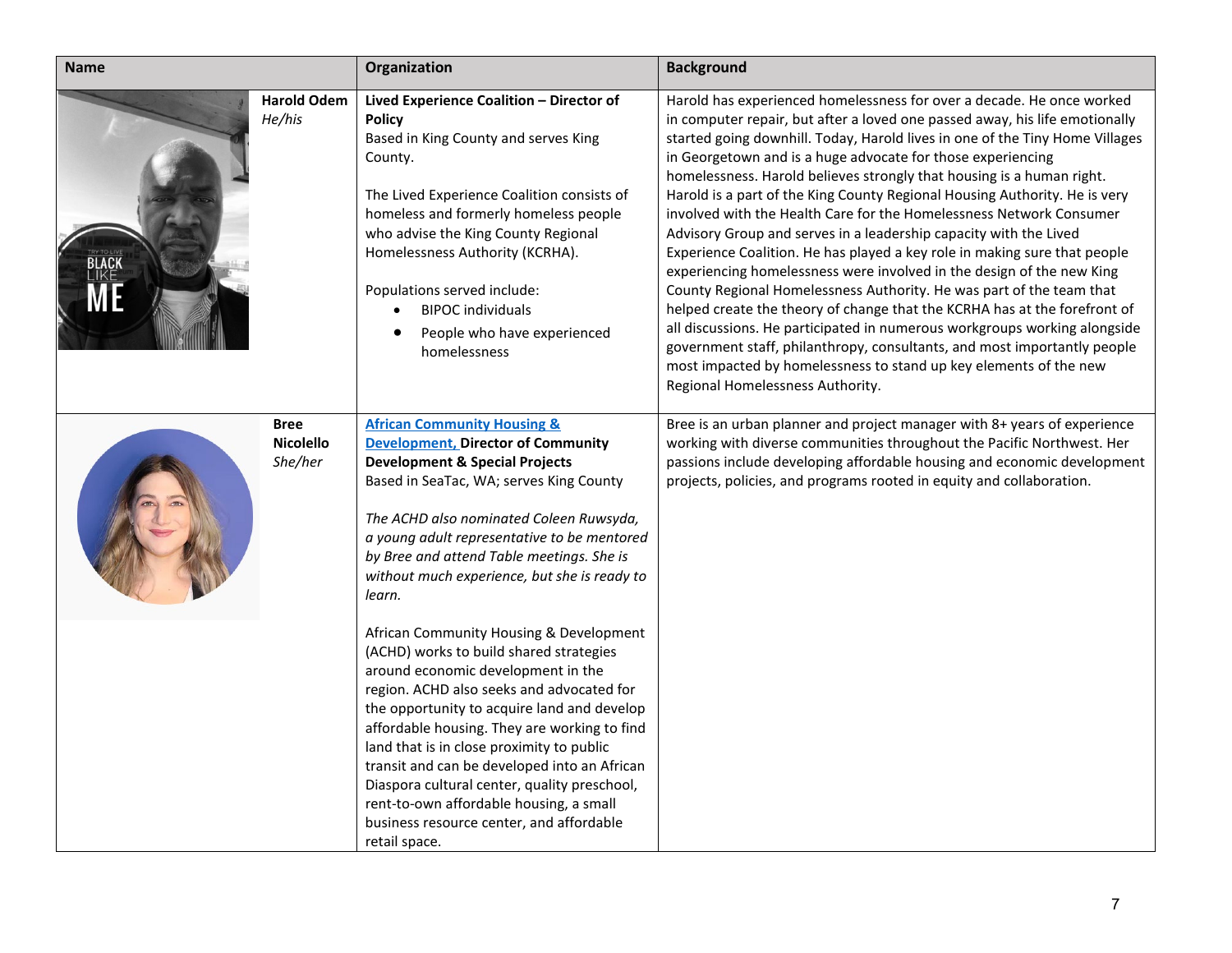| <b>Name</b>                        | Organization                                                                                                                                                                                                                                                                                                                                                                                                                                                                                                                                                                                                                                                                                             | <b>Background</b>                                                                                                                                                                                                                                                                                                                                                                                                                                                                                                                                                                                                                         |
|------------------------------------|----------------------------------------------------------------------------------------------------------------------------------------------------------------------------------------------------------------------------------------------------------------------------------------------------------------------------------------------------------------------------------------------------------------------------------------------------------------------------------------------------------------------------------------------------------------------------------------------------------------------------------------------------------------------------------------------------------|-------------------------------------------------------------------------------------------------------------------------------------------------------------------------------------------------------------------------------------------------------------------------------------------------------------------------------------------------------------------------------------------------------------------------------------------------------------------------------------------------------------------------------------------------------------------------------------------------------------------------------------------|
|                                    | Specific housing access programs:<br>Eviction prevention<br>Financial support for basic needs in<br>every area in life<br>Populations served include:<br><b>BIPOC</b> individuals<br>Immigrants and refugees<br>Cost-burdened renters<br>Youth and families                                                                                                                                                                                                                                                                                                                                                                                                                                              |                                                                                                                                                                                                                                                                                                                                                                                                                                                                                                                                                                                                                                           |
| <b>Angie Hinojos</b><br>She/her    | <b>Centro Cultural Mexicano -</b><br><b>Executive Director</b><br>Based in Redmond, WA; serves East King<br>County<br>Centro Cultural Mexicano strives to inspire<br>inclusive participation by the community in<br>all aspects of education, culture, and society<br>by providing opportunities to create a<br>positive future.<br>Specific housing access programs:<br>Connecting Latinx people to rental<br>and housing assistance programs<br>on the eastside, and providing<br>translation services<br>Art as placemaking for<br>neighborhoods and communities<br>Populations served include:<br><b>BIPOC</b> individuals<br>Immigrants and refugees<br>Cost-burdened renters<br>Youth and families | "I co-founded Centro Cultural Mexicano to provide an inclusive space<br>where our Latino community, and other historically oppressed<br>communities, would be able to connect with the greater community for<br>increased civic and social participation, and where they could access<br>services and educational opportunities for stability and empowerment. We<br>utilize art and culture as powerful tools of engagement; we connect<br>disparate communities together in ways that promote conversation,<br>reflection, and a deeper understanding of our individual needs to foster<br>mutual respect and lasting positive change." |
| Nominated member to be identified. | <b>Indian American Community Services</b><br>Co-President Madhusri Movva                                                                                                                                                                                                                                                                                                                                                                                                                                                                                                                                                                                                                                 |                                                                                                                                                                                                                                                                                                                                                                                                                                                                                                                                                                                                                                           |